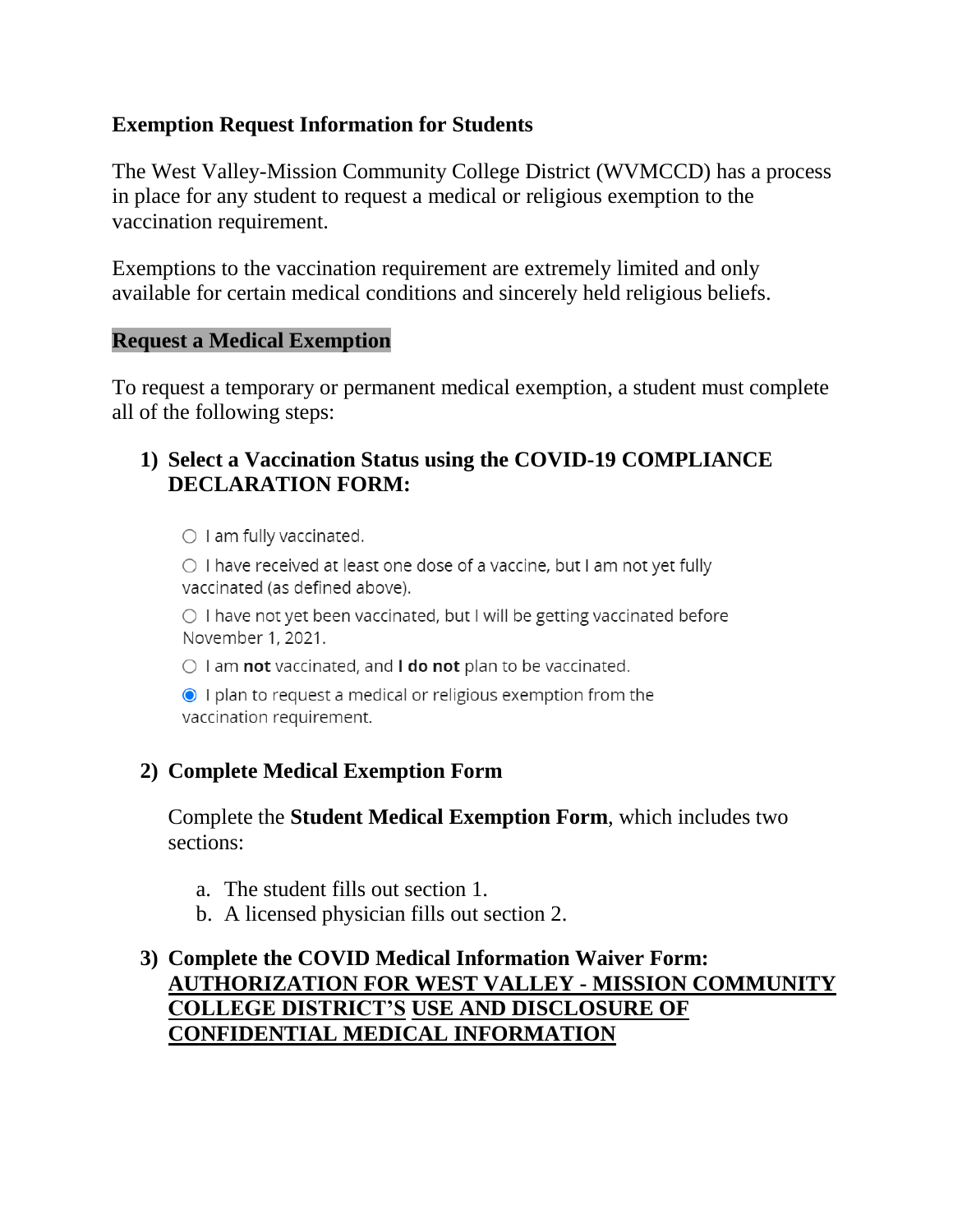### **4) Obtain a Written Statement from Medical Provider**

Provide a written statement from a medical provider exempting you due to a disability or serious medical condition. The Statement must:

- **-** Be submitted on the doctor's office letterhead
- **-** Contain the doctor's printed name
- **-** Contain the doctor's license number
- **-** Contain the doctor's signature
- **-** Contain the date the statement is issued

#### **5) Email Exemption Documents**

Email both documents from step 2, 3, and 4 to the following email: [Covid.healthservices@wvm.edu.](mailto:Covid.healthservices@wvm.edu)

### **You will be notified of the status of your exemption request after it has been evaluated and approved or denied. Please allow two weeks for review.**

#### **Request a Religious Exemption**

To request an exemption based on sincerely held religious beliefs, a student must complete all of the following steps:

### **1) Select a Vaccination Status using the COVID-19 COMPLIANCE DECLARATION FORM:**

 $\bigcirc$  I am fully vaccinated.

 $\circ$  I have received at least one dose of a vaccine, but I am not yet fully vaccinated (as defined above).

O I have not yet been vaccinated, but I will be getting vaccinated before November 1, 2021.

 $\circlearrowright$  I am not vaccinated, and I do not plan to be vaccinated.

I plan to request a medical or religious exemption from the vaccination requirement.